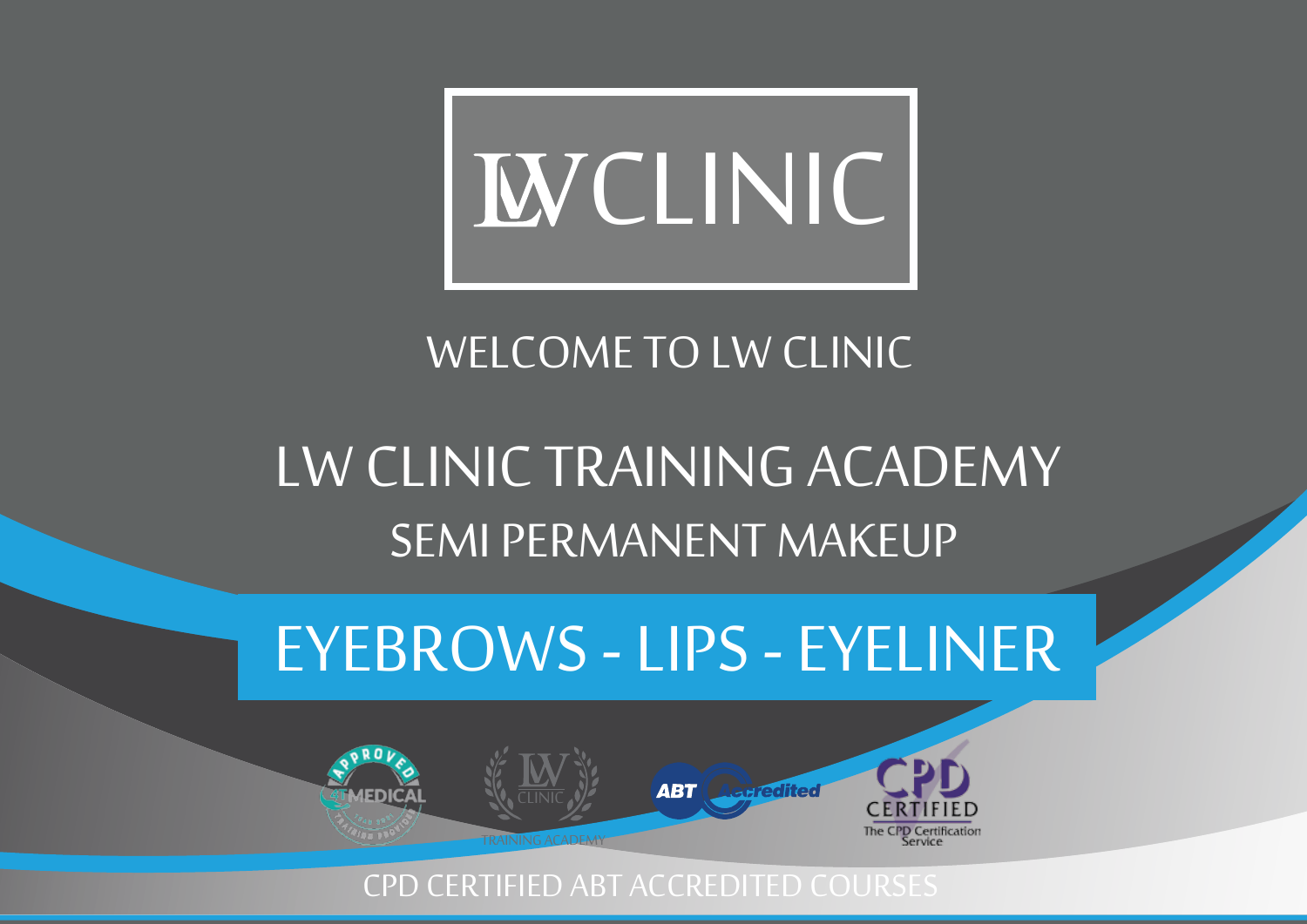

# LAURA WILKINSON

Laura is an experienced industry specialist in SPMU who offers a standard of excellence in permanent makeup training. Laura believes to be successful in this industry using the most up-to date advanced products, devices and techniques.

Since training in 2011 Laura instantly knew her passion for SPMU with over a decade of working in the industry in her own successful clinic she has preformed over 1000 procedures and strives to continually improve her knowledge & expertise to help others set up and begin their journey of becoming a confident semi permanent makeup technician.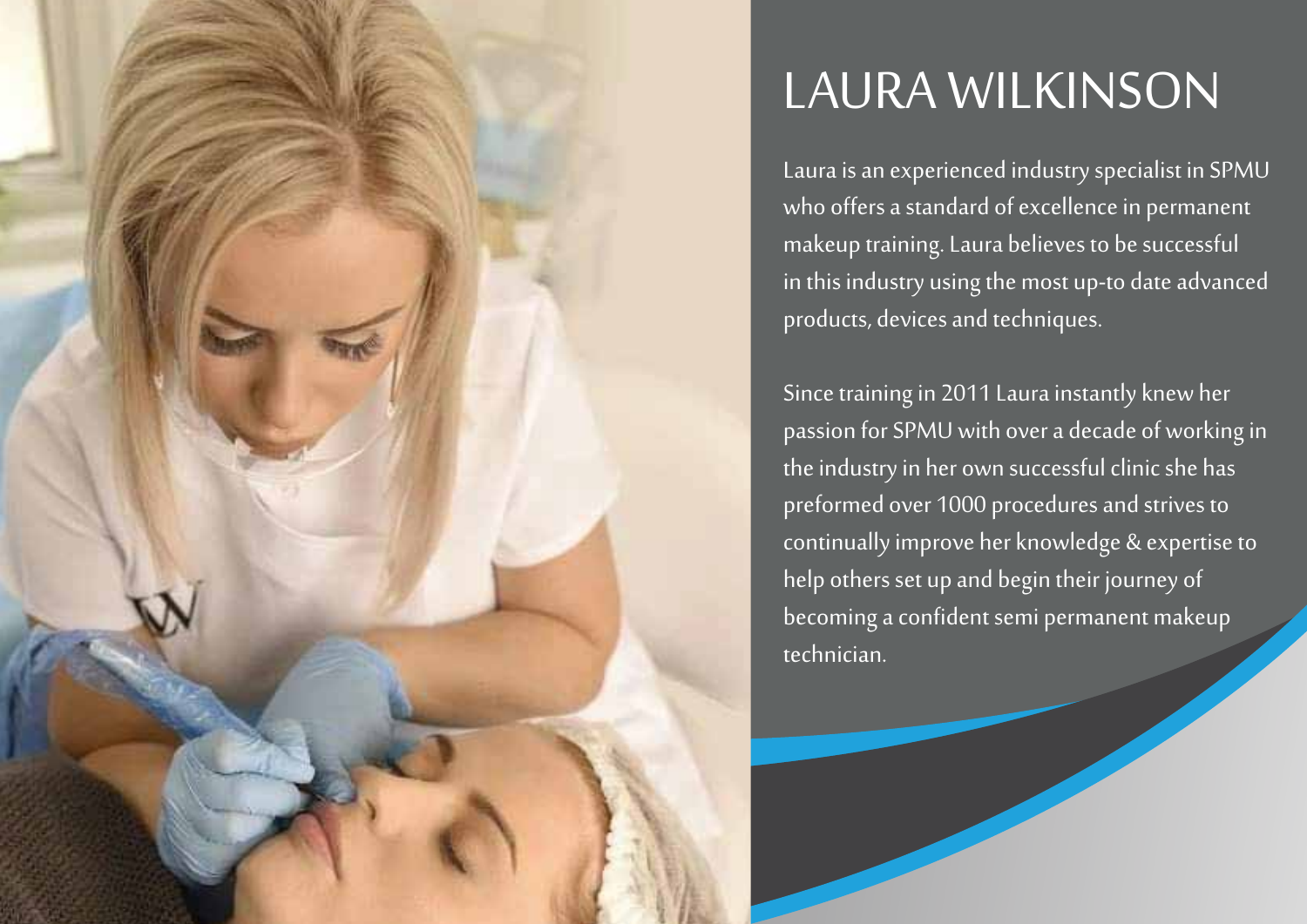# LAURA WILKINSON

Laura is a master trainer in SPMU who has previously worked teaching for some big brands in the industry. LW CLINIC & TRAINING is accredited by ABT insurance and CPD certified.

Upon successful completion of our courses you will receive a certificate which will allow you to obtain insurance\* and micropigmentation license\* from your local council.

Student will be responsible to get their own insurance and licence upon completion.

#### HERE ARE JUST A FEW OF LAURA'S QUALIFICATIONS

2007 NVQ BEAUTY LEVEL 2 & 3 2011 DIPLOMA IN SEMI PERMANENT MAKEUP 2018 LEVEL 3 IN AWARD & EDUCATION ( AET) & TRAINING

#### A QUOTE FORM LAURA

*Talent is good, practice is best, passion is better. one of Laura's favourite quotes... Let us be a part of this journey and help you learn all about SPMU and share the passion we have for this amazing treatment.*

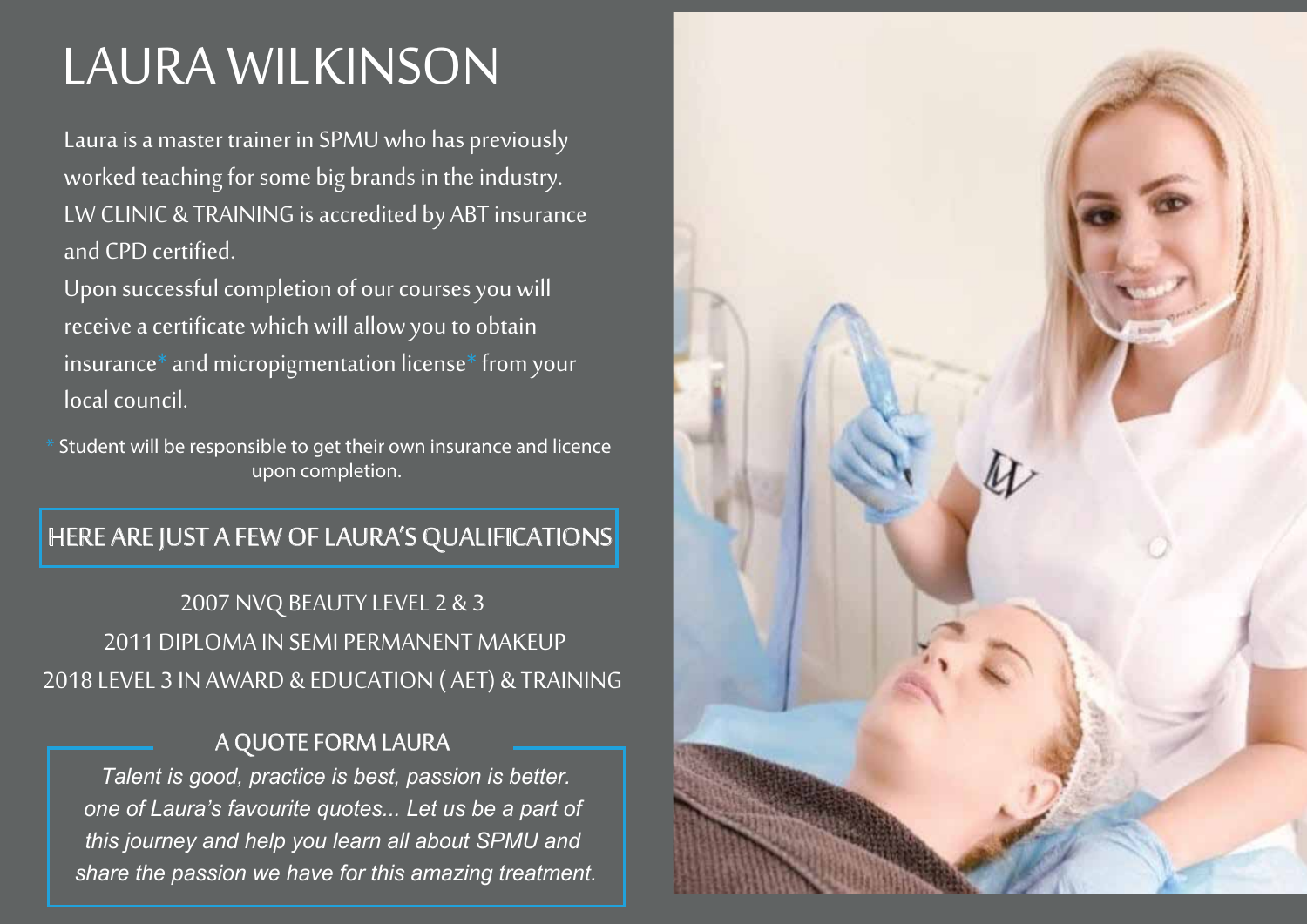# LET'STALK COST... 3 DAY BEGGINERSTRAINING

#### LIPS EYEBROWS EYELINER



## EYEBROWS - £1500, LIPS - £1500, EYELINER £1500 THE TOTAL COST OF THIS COURSE IS £1500 (PER TOPIC)

A booking fee of £750 is required to secure your place on any selected courses & the outstanding balance is due before the course commences Training dates can be found on the availability calendar on our website: www.lwta.co.uk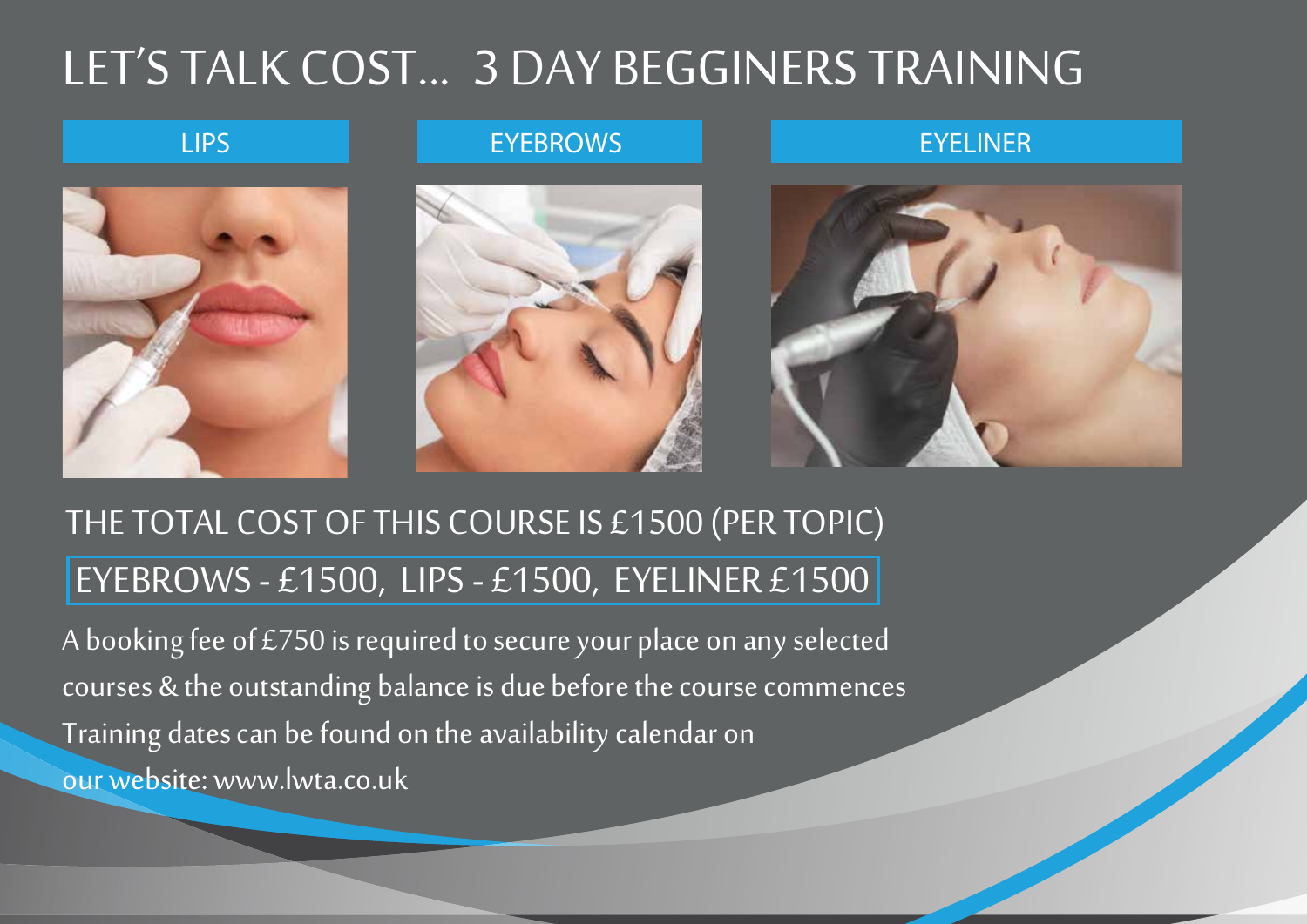# BUILD YOUR KIT DEPENDING ON YOU BUDGET

## STEP 1: CHOOSE FROM THE FOLLOWING DEVICES..





PRO PAD DEVICE - COST OF DEVICE £1000 LITE PAD - COST OF DEVICE £600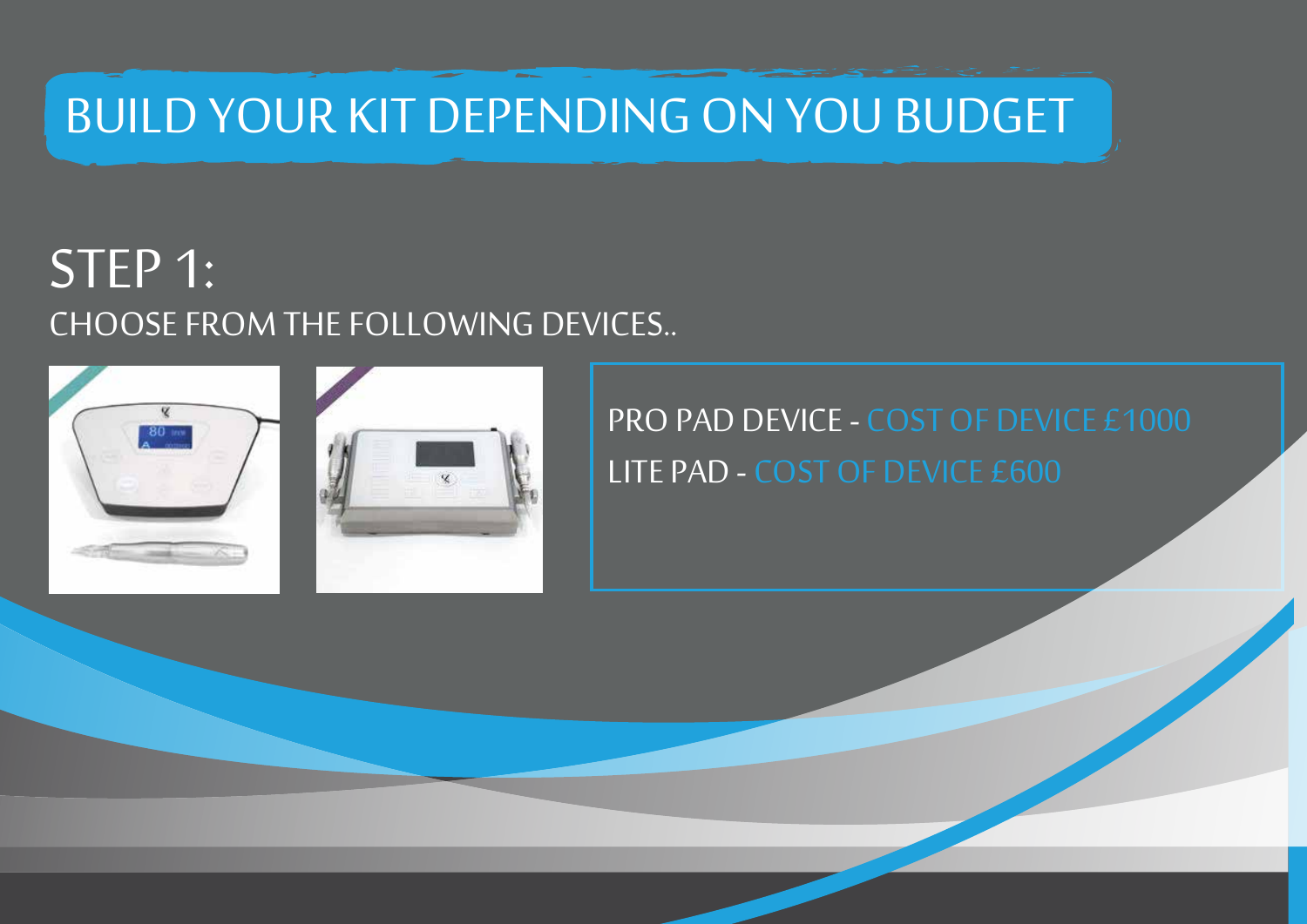#### STEP 2: WOULD YOU LIKE US TO PREPARE A TREATMENT ACCESSORY KIT?

# WHAT'S INCLUDED..

- Pigments \*brows/lips or liner
- Wound care sterile kits x10 packs (includes gloves)
- **Sharps** box x1
- Pre cleanse antiseptic spray x1
- 70% alcohol wipes x 1 pack
- Disposable micro applicators x 1 pack
- Pigment pots x 1 pack
- **Pigment pots holder x 1**
- Needles x 20
- Practice skin x1
- Calliper ruler x1
- After-care product x 1 professional use
- After-care home products x 10 clients use
- Lead covers x 1 pack,
- Bandage grip tape x 1 roll
- Gauze swabs 1 pack
- Pencil  $x$  1
- Blue barrier tape x 1 roll

## COST OF ACCESSORIES KIT £500

TOTAL COST OF DEVICE & KIT Option 1 - with the PRO PAD DEVICE =  $£1500$ Option 2 - with the LITE PAD DEVICE =  $£1100$ 

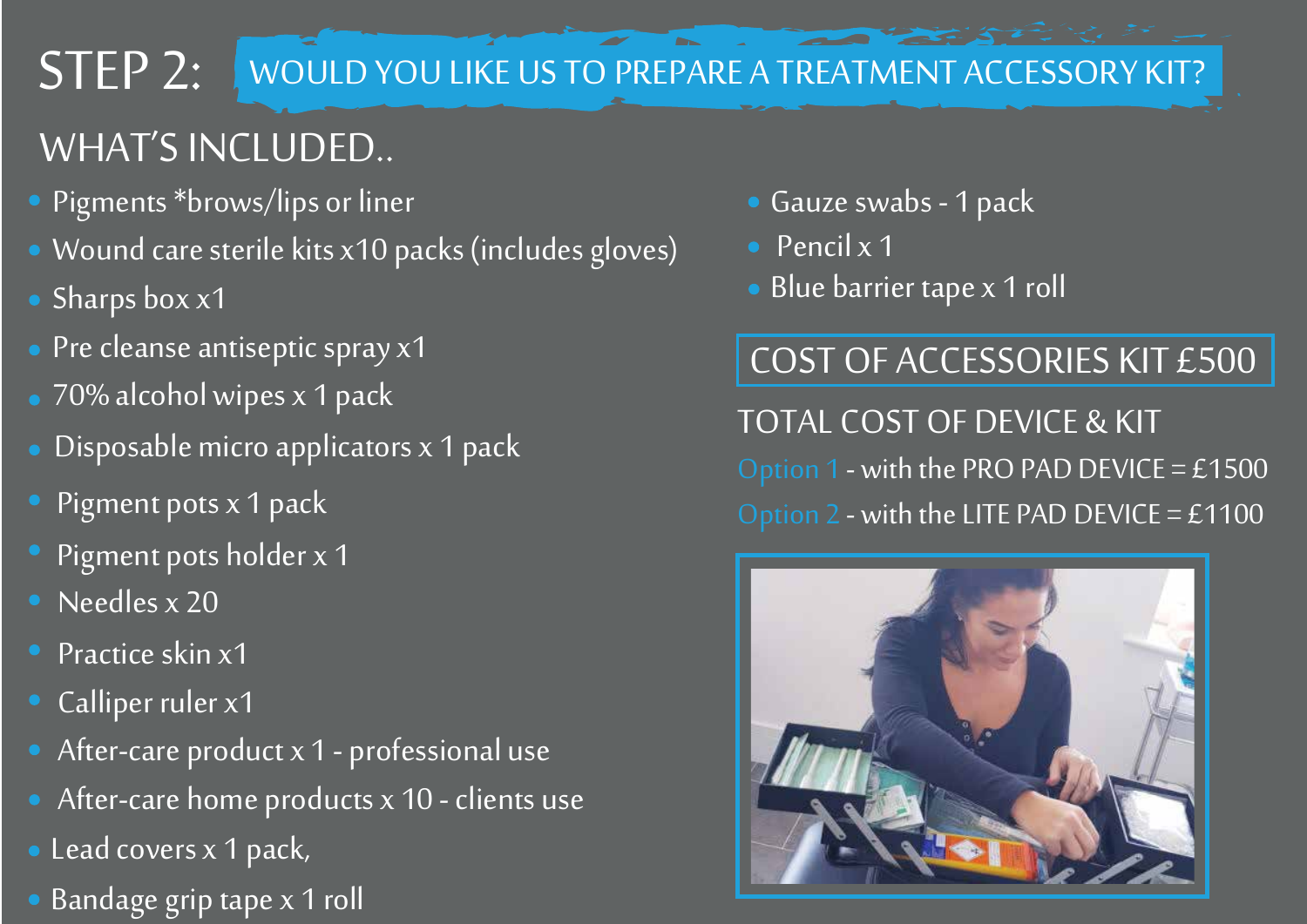# WHY TRAIN IN SPMU

\* SPMU is a highly skilled and specialised profession.

\* SPMU is in high demand in the industry.

\* On averageyou can charge £200 300 (\*Laura's prices) for SPMU so huge potential earnings for your business.

\* Offers job satisfaction improving facial features for your clients using SPMU methods can really make a difference in how they feel.

"Choose a job you love & you'll never work a day in your life"

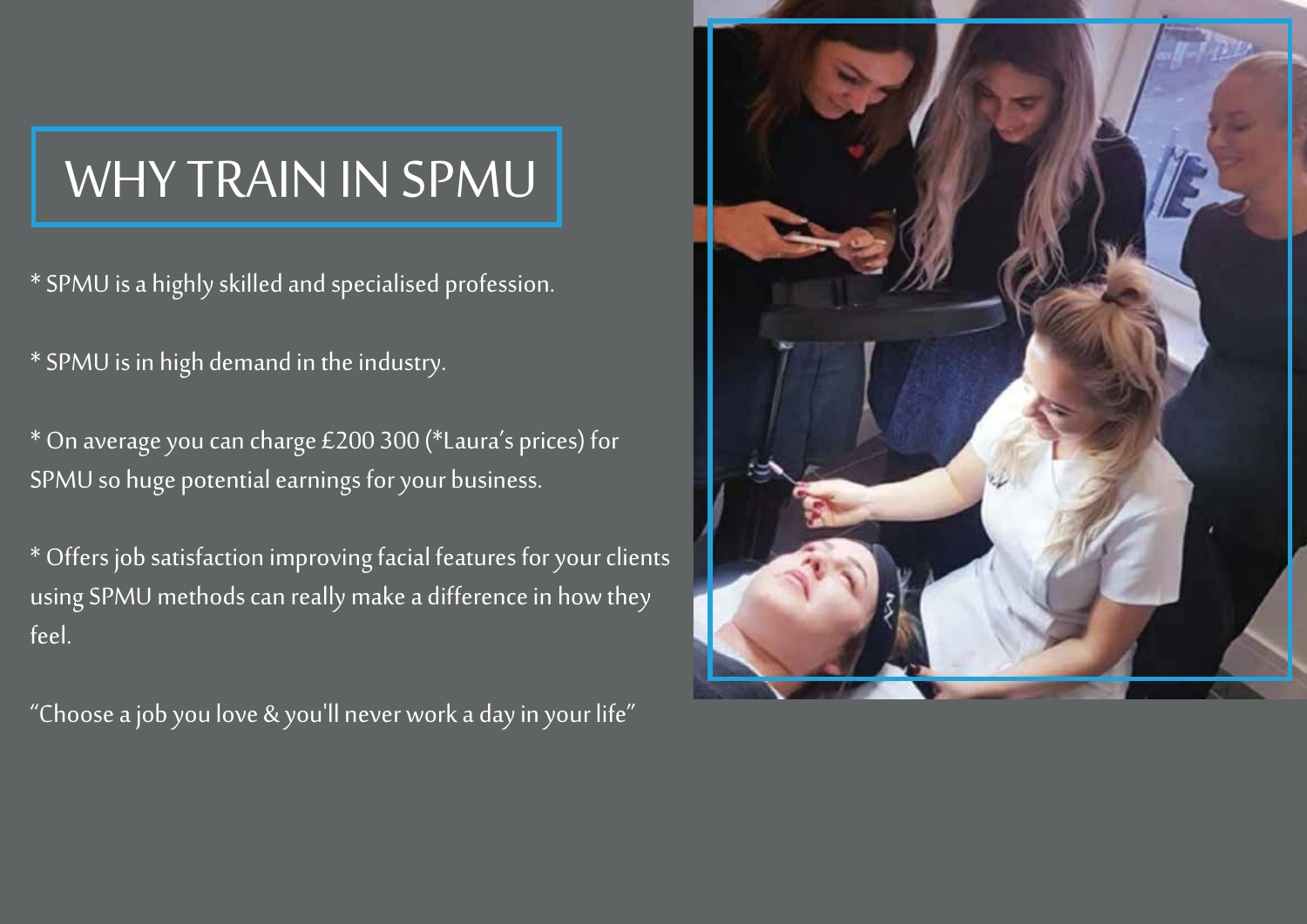### WHAT WE DO

Here at LW CLINIC we pride ourselves on developing & educating our students to ensure they are fully confident upon successful completion to work independently in the industry.

We offer a number of courses to suit your needs from beginners training courses to advanced work shops & mentoring sessions

During training you will get a true insight to what it is like to work in a clinic environment. Our aim is to set you up following all health & safety practices from the very start of your training.

Our courses consist of theory, practical & live model hands on work to allow you to gain as much experience on "real skin" as possible. anow you to gain as mu

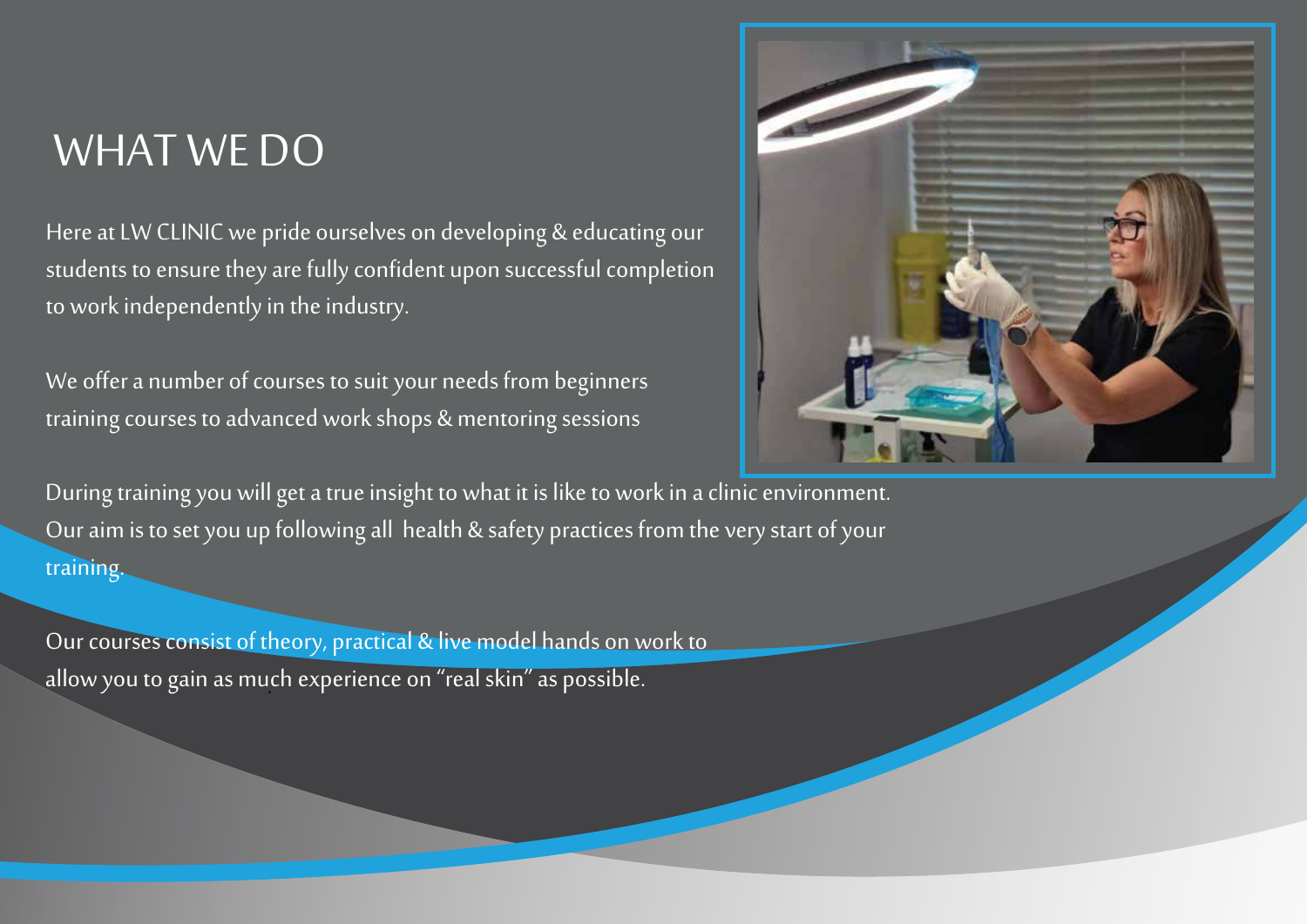

# OUR TRAINING ACADEMY

PRIVATE HOME CLINIC WITH PARKING AVAILABLE

TRAINING WILL TAKE PLACE AT:

ACADEMY ADDRESS

25 THE PASTURES PR2 5JW

www.lwta.co.uk TAKE A LOOK AT OUR TRAINING & TREATMENT GALLERY

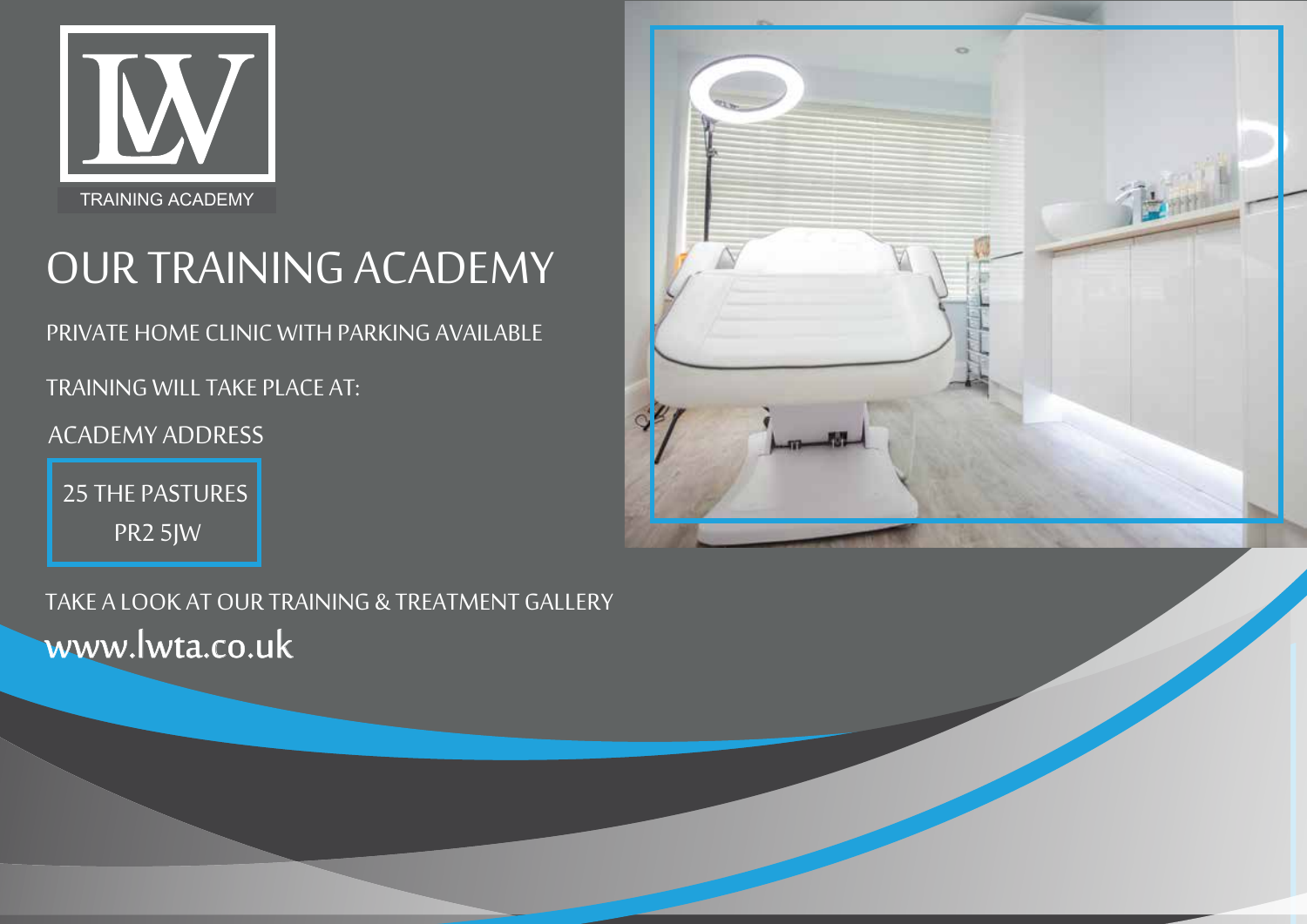## HOW DO I BECOME A QUALIFIED TECHNICIAN?



PLEASE SEE OUR ENTRY REQUIREMENTS & READ OUR BOOKING CONDITIONS ON THE WEBSITE: WWW.LWTA.CO.UK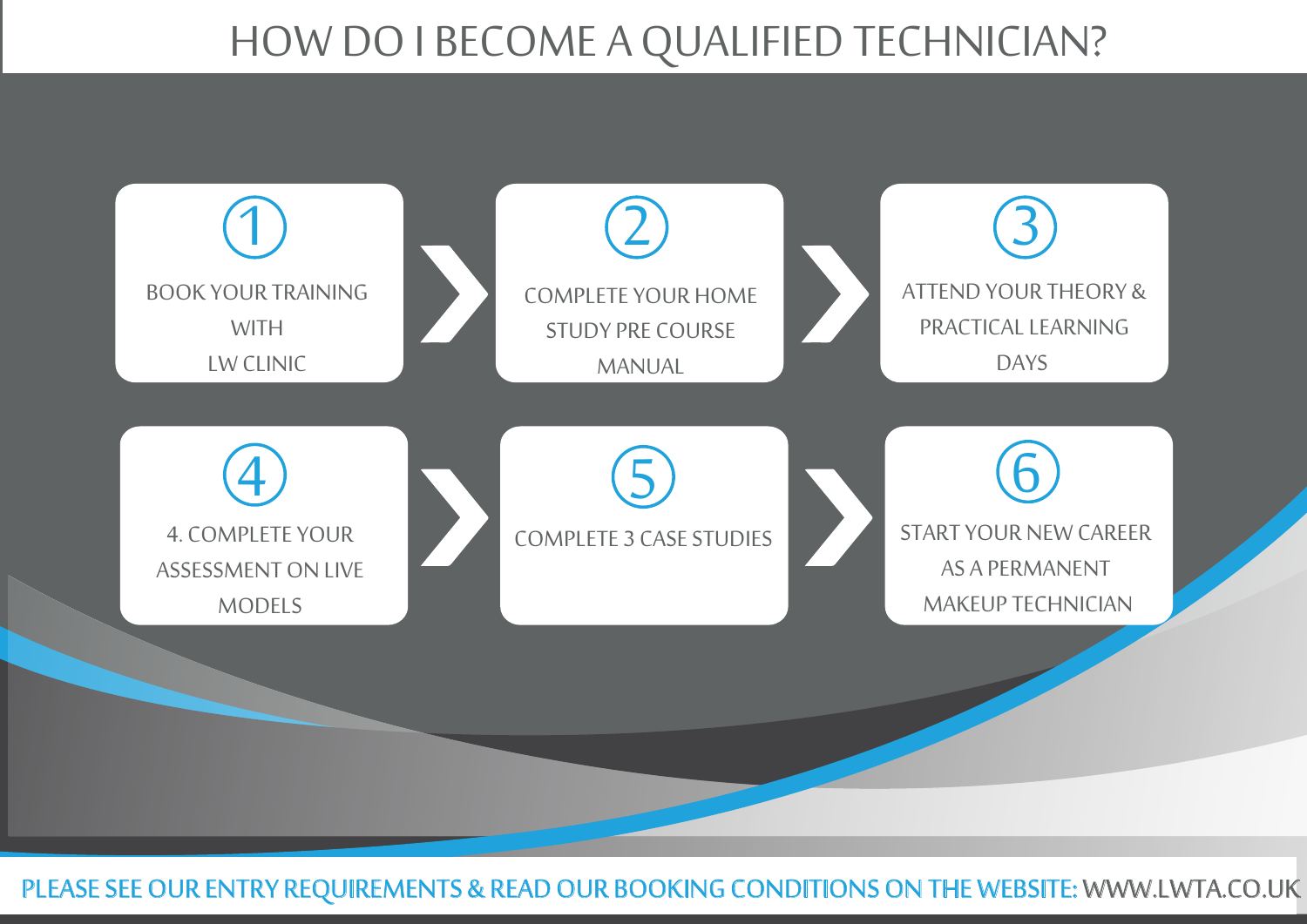9.30am - Start introduction to SPMU 10am - Pre course manual recap 12pm- Lunch 12.30pm - Theory Continued 4PM- Q&A 4.30pm- Finish

9.30am - Start theory recap 10am - Practical learning 12pm- Lunch 12.30pm - Practical learning continued 4pm - Q&A 4.30pm- Finish

9.30am - Start 10am - Live model practical 12pmlunch 12.30pm live model practical 4pm assessment review & feedback 4.30pmfinish

# ABOUTTHE COURSE









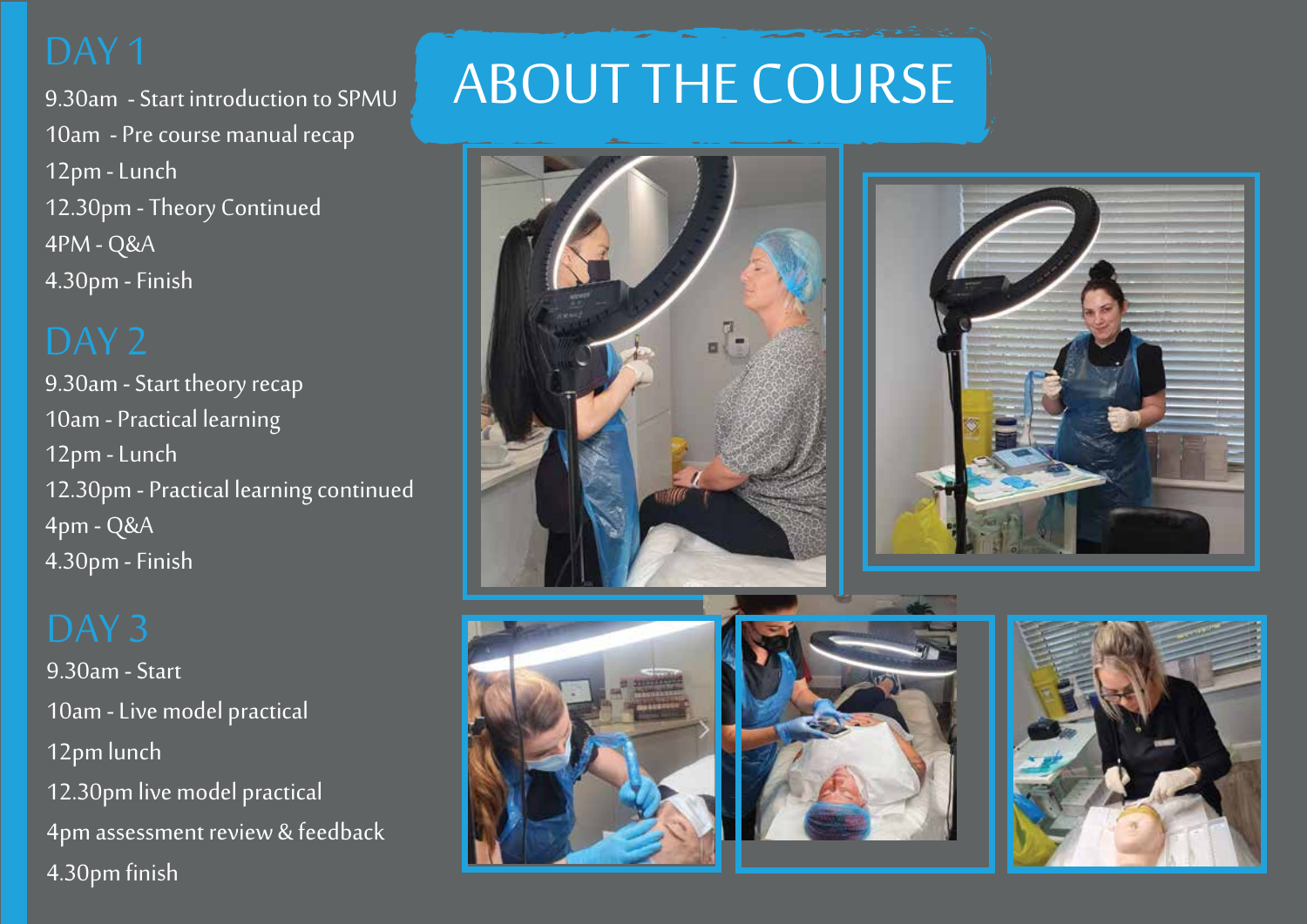WHAT WE OFFER WHATWILL YOU LEARN DURING THE COURSE

SAFE PREMISES LOCAL AUTHORITY REGULATIONS RISK ASSESSMENTS ANATOMY & PHYSIOLOGY SKIN LAYERS SKIN HEALING HEALTH & SAFETY SETTING UP YOUR CLINIC COLOUR THEORY PIGMENTS NEEDLE CONFIGURATIONS ALL ABOUT YOUR DEVICE PRETREATMENT CONSULTATION & AFTER CARE CLIENTSEXPECTATIONS HOWTOMEASURE & DESIGN - PRE DRAWN MOVEMENT & LINES

A VARIETY OF TECHNIQUES

MARKETING & BUSINESS ADVICE



## HOW WE EXCEL

ONETO ONE OR SMALL GROUPS MODELS PROVIDED ONGOING MENTORING & ADVICE DISCOUNT ON SPMU COURSES LUNCH & REFRESHMENTS PROVIDED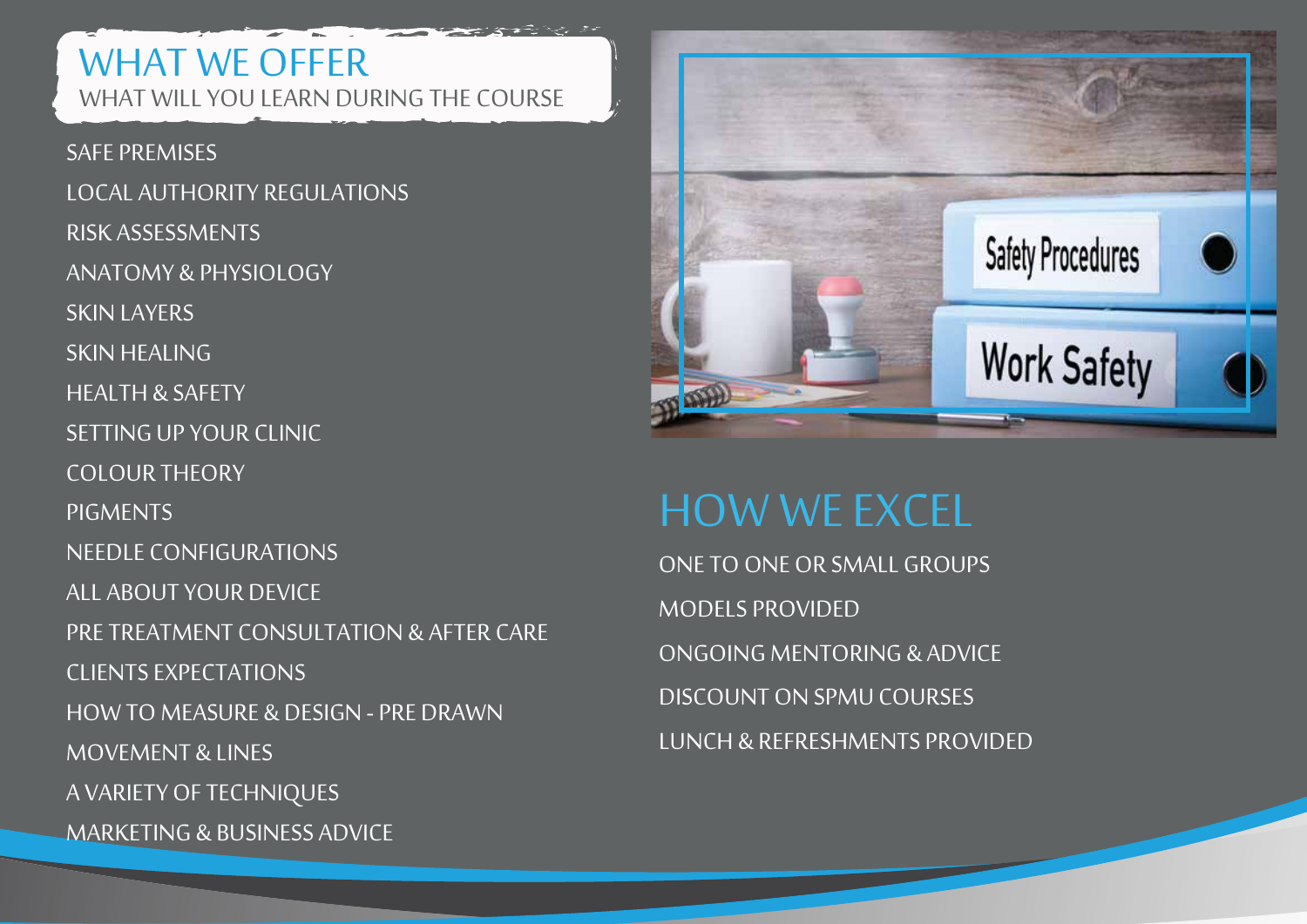# WHAT OUR STUDENTS SAY ABOUT US

### SEE OUR 5 STAR REVIEWS

\*\*\*\*\*

I did my Microblading training with Laura and I absolutely loved it. Laura was so informative and helpful and gave me lots of tricks of the trade which made her training extra special. She filled the time with lots of info and practice and was always open to questions and advice to ensure I felt confident going out there to conduct the treatment myself. The training academy is a lovely, clean, professional area and I will definitely be going back for more training in the future. Thanks Laura.

The best training academy to go to by far! Made me feel so comfortable and proud of my work , alongside gaining so much knowledge! Definitely will be coming back to do the other courses.

The training provided by LW Clinic far exceeded all my expectations! Laura is an absolutely inspiring teacher. Laura and her clinic is highly professional and went above and beyond to ensure that I finished the course full of care and confidence. I was competent and ready to add these new skills to my new clinic. I will definitely will be training with Laura in the future and would recommend training with her each and every time.